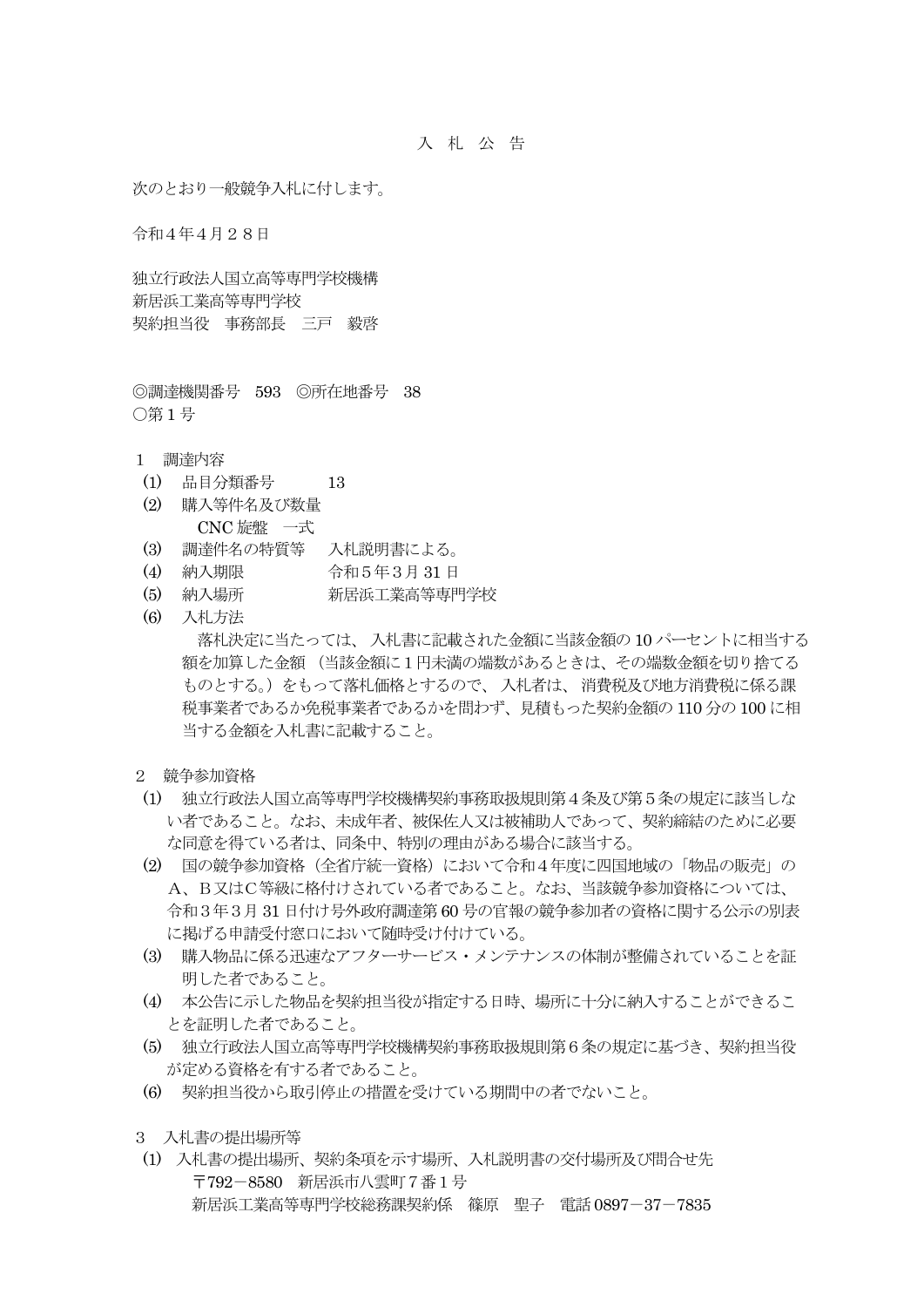- (2) 入札説明書の交付方法 本公告の日から上記3(1)の交付場所にて交付する。
- (3) 入札書の受領期限 令和4年6月20日 17 時 00 分
- (4) 開札の日時及び場所 令和4年7月 8日 10 時 00 分
	- 新居浜工業高等専門学校会議室
- 4 その他
- (1) 契約手続において使用する言語及び通貨 日本語及び日本国通貨。
- (2) 入札保証金及び契約保証金 免除。
- (3) 入札者に要求される事項

 この一般競争に参加を希望する者は、封印した入札書に本公告に示した物品を納入できる ことを証明する書類を添付して入札書の受領期限までに提出しなければならない。入札者は、 開札日の前日までの間において、契約担当役から当該書類に関し説明を求められた場合は、 それに応じなければならない。

- (4) 入札の無効 本公告に示した競争参加資格のない者の提出した入札書、入札者に求められる 義務を履行しなかった者の提出した入札書、その他入札説明書による。
- (5) 契約書作成の要否 要。
- (6) 落札者の決定方法 本公告に示した物品を納入できると契約担当役が判断した入札者であっ て、独立行政法人国立高等専門学校機構契約事務取扱規則第 16 条の規定に基づいて作成された 予定価格の制限の範囲内で最低価格をもって有効な入札を行った入札者を落札者とする。
- (7) 手続における交渉の有無 無。
- (8) その他 詳細は、入札説明書による。
- 5 Summary
	- (1) Official in charge of disbursement of the procuring entity: Takehiro Mito, The Obligating Officer Director-General Administration Bureau, National Institute of Technology, Niihama College
- (2) Classification of the products to be procured : 13
- (3) Nature and quantity of the products to be purchased : CNC Lathe 1 Set
- (4) Delivery period : By 31 March,2023
- (5) Delivery place : National Institute of Technology,Niihama College
- (6) Qualifications for participating in the tendering procedures : Suppliers eligible for participating in the proposed tender are those who shall :
	- A not come under Article 4 and 5 of the Regulation concerning the Contract for In stitute of National Colleges of Technology Furthermore, minors, Person under Con servatorship or Person under Assistance that obtained the consent necessary for concluding a contract may be applicable under cases of special reasons within the said clause,
	- B have the Grade A, Grade B or Grade C qualification during fiscal 2022 in the Shikoku area in sales of product for participating in tenders by Single qualification for every ministry and agency,
	- C prove to have prepared a system to provide rapid after-sale service and maintenance for the procured products,
	- D prove to have the ability to deliver the products, required by this notice, on the date and to the place specified by the Obligating Officer,
	- E meet the qualification requirements which The Obligating Officer Director-General may specify in accordance with Article 6 of the Regulation,
	- F not be currently under a suspension of business order as instructed by The Obli gating Officer Director-General.